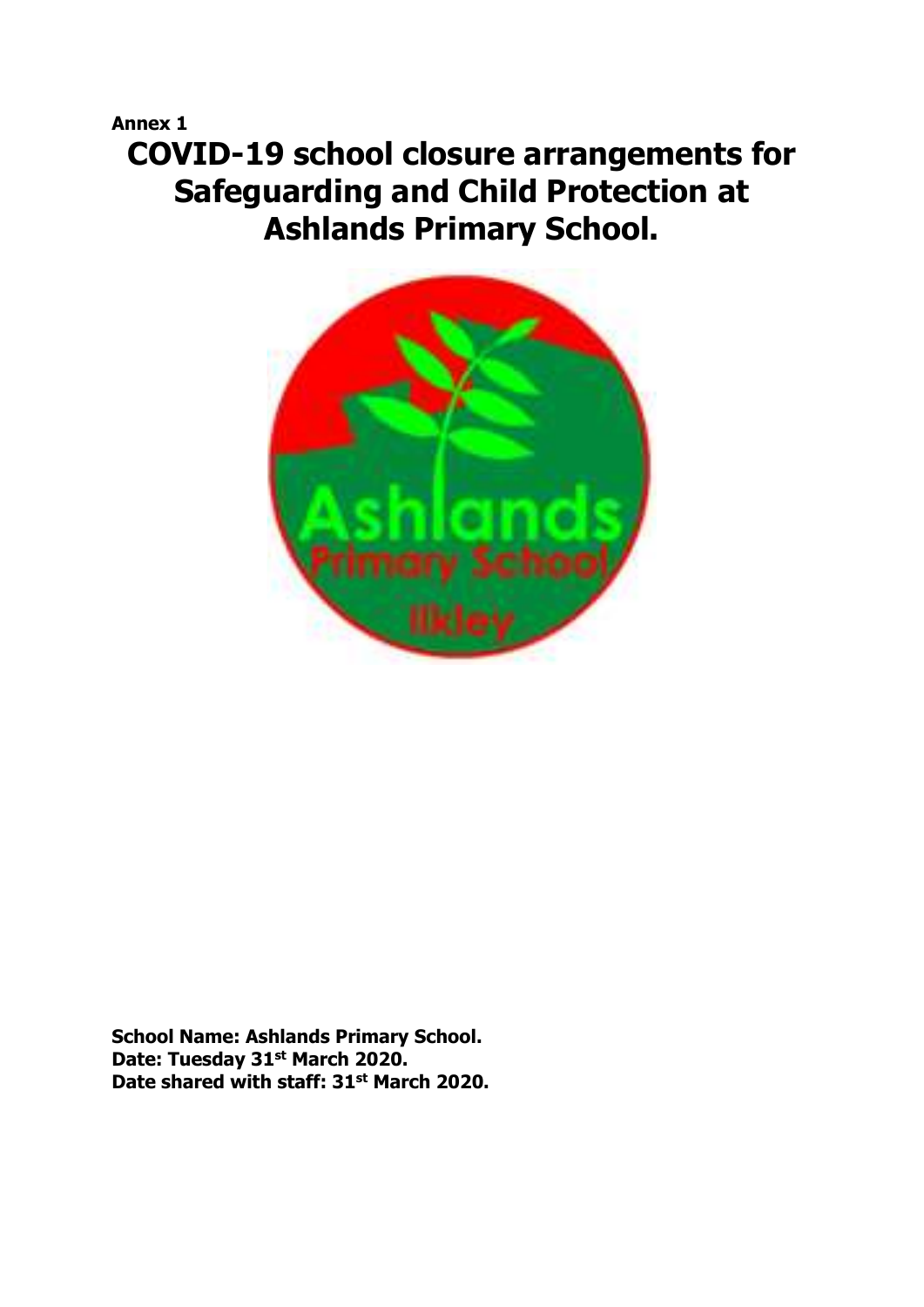# **1. Context**

From 20th March 2020 parents were asked to keep their children at home, wherever possible, and for schools to remain open only for those children of workers critical to the COVID-19 response - who absolutely need to attend.

Schools and all childcare providers were asked to provide care for a limited number of children - children who are vulnerable, and children whose parents are critical to the COVID-19 response and cannot be safely cared for at home.

This addendum of the Ashlands Primary School Child Protection policy contains details of our individual safeguarding arrangements:

| <b>Role</b>                                  | <b>Name</b>                         | <b>Contact</b><br>number | <b>Email</b>                          |
|----------------------------------------------|-------------------------------------|--------------------------|---------------------------------------|
| Designated<br>Safeguarding<br>Lead           | <b>Andrew</b><br><b>Soutar</b>      | 01943<br>609050          | office@ashlands.bradford.sch.uk       |
| Deputy<br>Designated<br>Safeguarding<br>Lead | <b>Sarah</b><br><b>Clewes</b>       | 01943<br>609050          | office@ashlands.bradford.sch.uk       |
| Chair of<br>Governors                        | <b>Ritchie</b><br><b>Williamson</b> | 01943<br>609050          | r.williamson@ashlands.bradford.sch.uk |

# **Key contacts:**

### **Vulnerable children**

Vulnerable children include those who have a social worker and those children and young people up to the age of 25 with education, health and care (EHC) plans. Those who have a social worker include children who have a Child Protection Plan and those who are looked after by the Local Authority. A child may also be deemed to be vulnerable if they have been assessed as being in need or otherwise meet the definition in section 17 of the Children Act 1989.

Those with an EHC plan will be risk-assessed in consultation with the Local Authority and parents, to decide whether they need to continue to be offered a school or college place in order to meet their needs, or whether they can safely have their needs met at home. This could include, if necessary, carers, therapists or clinicians visiting the home to provide any essential services. Many children and young people with EHC plans can safely remain at home.

Eligibility for free school meals in and of itself should not be the determining factor in assessing vulnerability.

Senior leaders, especially the Designated Safeguarding Lead (and deputy) know who our most vulnerable children are. They have the flexibility to offer a place to those on the edge of receiving children's social care support.

Ashlands Primary School will continue to work with and support children's social workers to help protect vulnerable children. This includes working with and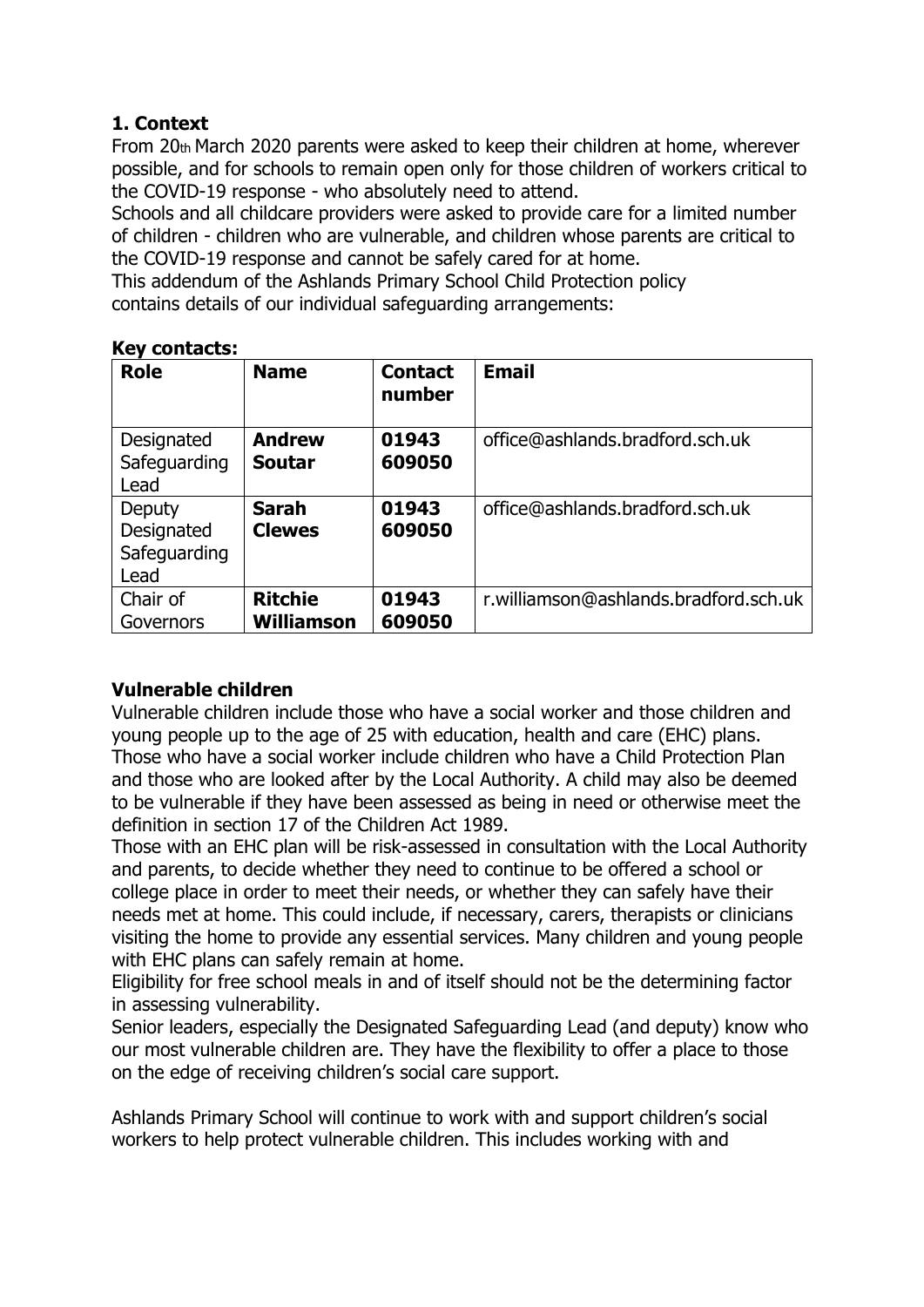supporting children's social workers and the local authority virtual school head (VSH) for looked-after and previously looked-after children. The lead person for this will be: Andrew Soutar.

There is an expectation that vulnerable children who have a social worker will attend an education setting, so long as they do not have underlying health conditions that put them at risk. In circumstances where a parent does not want to bring their child to an education setting, and their child is considered vulnerable, the social worker and Ashlands Primary School will explore the reasons for this directly with the parent.

Where parents are concerned about the risk of the child contracting COVID19, Ashlands Primary School or the social worker will talk through these anxieties with the parent/carer following the advice set out by Public Health England.

Ashlands Primary School will encourage our vulnerable children and young people to attend a school, including remotely if needed.

#### **Attendance monitoring**

Local authorities and education settings do not need to complete their usual daily attendance processes to follow up on non-attendance.

Ashlands Primary School and social workers will agree with parents/carers whether children in need should be attending school – Ashlands Primary School will then follow up on any pupil that they were expecting to attend, who does not. Ashlands Primary School will also follow up with any parent or carer who has arranged care for their child(ren) and the child(ren) subsequently do not attend.

#### HOW WILL THIS LOOK IN YOUR SCHOOL?

To support the above, Ashlands Primary School will, when communicating with parents/carers and carers, confirm emergency contact numbers are correct and ask for any additional emergency contact numbers where they are available.

In all circumstances where a vulnerable child does not take up their place at school, or discontinues, Ashlands Primary School will notify their social worker.

#### **Designated Safeguarding Lead**

Ashlands Primary school has a Designated Safeguarding Lead (DSL) and a Deputy DSL.

The Designated Safeguarding Lead is: Andrew Soutar

The Deputy Designated Safeguarding Lead is: Sarah Clewes.

The optimal scenario is to have a trained DSL (or deputy) available on site. Where this is not the case a trained DSL (or deputy) will be available to be contacted via phone or online video - for example when working from home.

Where a trained DSL (or deputy) is not on site, in addition to the above, a senior leader will assume responsibility for co-ordinating safeguarding on site.

This might include updating and managing access to child protection online management system, CPOMS and liaising with the offsite DSL (or deputy) and as required liaising with children's social workers where they require access to children in need and/or to carry out statutory assessments at the school or college.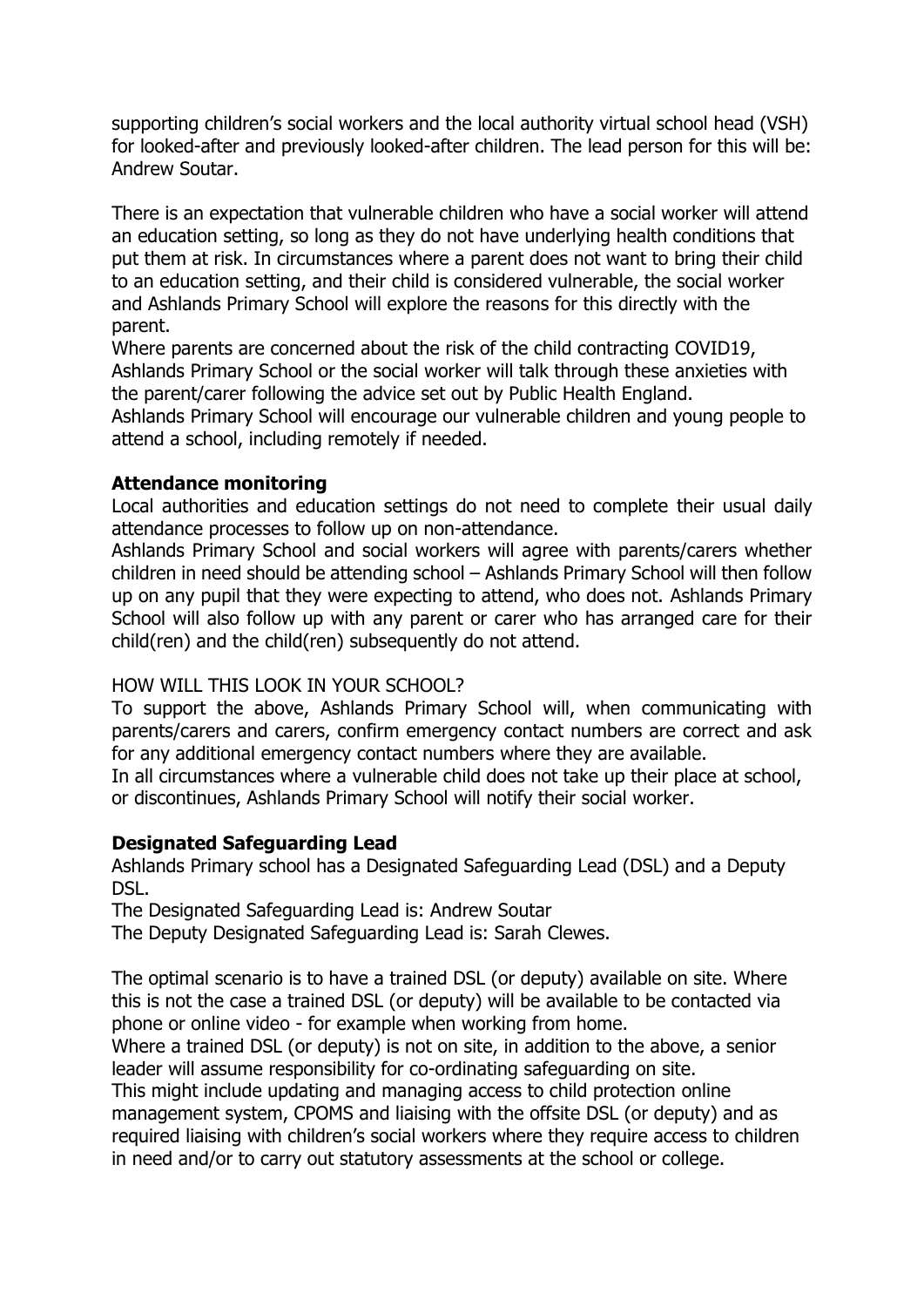It is important that all Ashlands Primary School staff and volunteers have access to a trained DSL (or deputy). On each day staff on site will be made aware of that person is and how to speak to them.

The DSL will continue to engage with social workers, and attend all multi-agency meetings, which can be done remotely.

#### **Reporting a concern**

Where staff have a concern about a child, they should continue to follow the process outlined in the school Child Protection Policy, this includes making a report via CPOMS, which can be done remotely.

In the unlikely event that a member of staff cannot access their CPOMS from home, they should email the Designated Safeguarding Lead. This will ensure that the concern is received.

Staff are reminded of the need to report any concern immediately and without delay.

If there is a requirement to make a notification to the headteacher whilst away from school, this should be done verbally and followed up with an email to the headteacher.

Concerns around the Headteacher should be directed to the Chair of Governors: Ritchie Williamson.

#### **Safeguarding Training and induction**

DSL training is very unlikely to take place whilst there remains a threat of the Coronavirus. For the period COVID-19 measures are in place, a DSL (or deputy) who has been trained will continue to be classed as a trained DSL (or deputy) even if they miss their refresher training.

All existing school staff have had safeguarding training and have read part 1 of Keeping Children Safe in Education (2019). The DSL should communicate with staff any new local arrangements, so they know what to do if they are worried about a child.

Where new staff are recruited, or new volunteers enter Ashlands Primary School, they will continue to be provided with a safeguarding induction.

If staff are deployed from another education or children's workforce setting to our school, we will take into account the DfE supplementary guidance on safeguarding children during the COVID-19 pandemic and will accept portability as long as the current employer confirms in writing that:-

• the individual has been subject to an enhanced DBS and children's barred list check

• there are no known concerns about the individual's suitability to work with children

• there is no ongoing disciplinary investigation relating to that individual

Upon arrival, they will be given a copy of the receiving setting's child protection policy, confirmation of local processes and confirmation of DSL arrangements.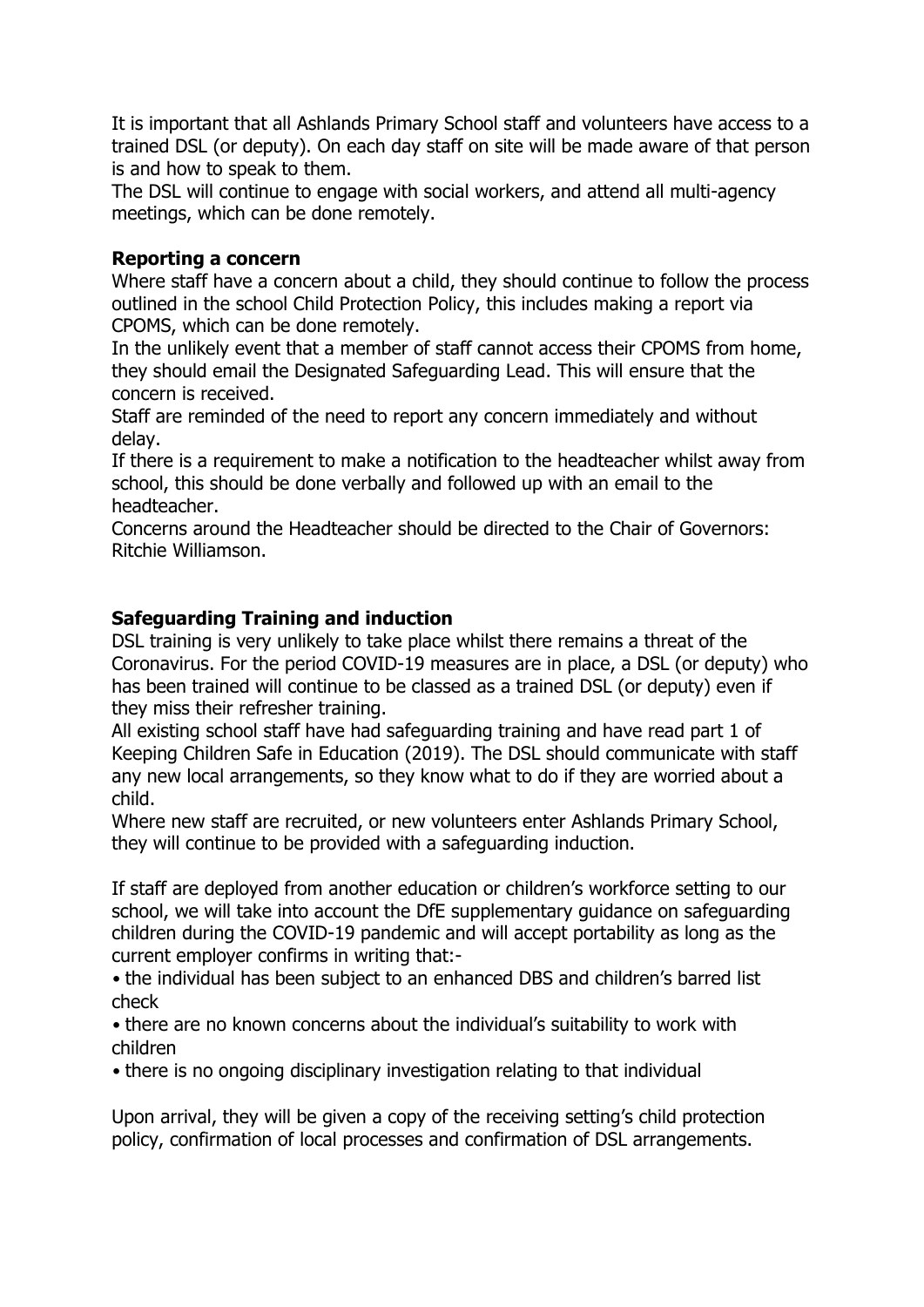#### **Safer recruitment/volunteers and movement of staff**

It remains essential that people who are unsuitable are not allowed to enter the children's workforce or gain access to children. When recruiting new staff, Ashlands Primary will continue to follow the relevant safer recruitment processes for their setting, including, as appropriate, relevant sections in part 3 of Keeping Children Safe in Education (2019) (KCSIE).

In response to COVID-19, the Disclosure and Barring Service (DBS) has made changes to its guidance on standard and enhanced DBS ID checking to minimise the need for face-to-face contact.

Where Ashlands Primary School are utilising volunteers, we will continue to follow the checking and risk assessment process as set out in paragraphs 167 to 172 of KCSIE. Under no circumstances will a volunteer who has not been checked be left unsupervised or allowed to work in regulated activity.

Ashlands Primary School will continue to follow the legal duty to refer to the DBS anyone who has harmed or poses a risk of harm to a child or vulnerable adult. Full details can be found at paragraph 163 of KCSIE.

Ashlands Primary School will continue to consider and make referrals to the Teaching Regulation Agency (TRA) as per paragraph 166 of KCSIE and the TRA's 'Teacher misconduct advice for making a referral.

During the COVID-19 period all referrals should be made by emailing [Misconduct.Teacher@education.gov.uk](mailto:Misconduct.Teacher@education.gov.uk)

Whilst acknowledging the challenge of the current National emergency, it is essential from a safeguarding perspective that any school is aware, on any given day, which staff/volunteers will be in the school or college, and that appropriate checks have been carried out, especially for anyone engaging in regulated activity. As such, Ashlands Primary School will continue to keep the single central record (SCR) up to date as outlined in paragraphs 148 to 156 in KCSIE.

#### **Online safety in schools and colleges**

Ashlands Primary School will continue to provide a safe environment, including online. This includes the use of an online filtering system. Where students are using computers in school, appropriate supervision will be in place.

#### **Children and online safety away from school and college**

It is important that all staff who interact with children, including online, continue to look out for signs a child may be at risk. Any such concerns should be dealt with as per the Child Protection Policy and where appropriate referrals should still be made to children's social care and as required, the police.

Online teaching should follow the same principles as set out in the code of conduct.

Ashlands Primary School will ensure any use of online learning tools and systems is in line with privacy and data protection/GDPR requirements.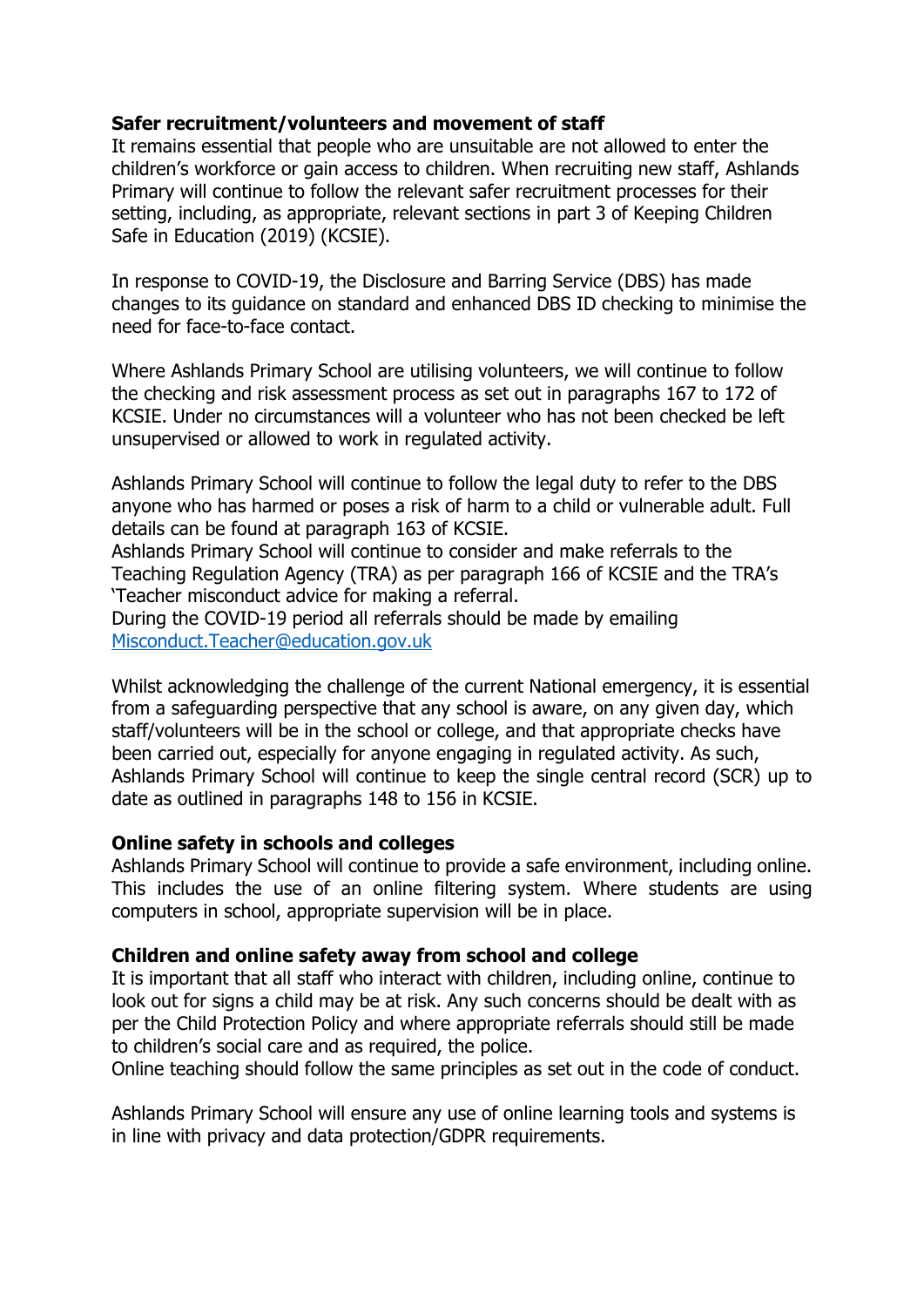### **Supporting children not in school**

Ashlands Primary School is committed to ensuring the safety and wellbeing of all its Children and Young people.

Where the DSL has identified a child to be on the edge of social care support, or who would normally receive pastoral-type support in school, they should ensure that a robust communication plan is in place for that child or young person.

Details of this plan must be recorded on CPOMS, as should a record of contact have made.

The communication plans can include; remote contact, phone contact, door-step visits. Other individualised contact methods should be considered and recorded.

Ashlands Primary School and its DSL will work closely with all stakeholders to maximise the effectiveness of any communication plan.

This plan must be reviewed regularly (at least once a fortnight) and where concerns arise, the DSL will consider any referrals as appropriate.

The school will share safeguarding messages on its website and through email communications with parents.

Ashlands Primary School recognises that school is a protective factor for children and young people, and the current circumstances, can affect the mental health of pupils and their parents/carers. Teachers at Ashlands Primary School need to be aware of this in setting expectations of pupils' work where they are at home.

Ashlands Primary School will ensure that where we care for children of critical workers and vulnerable children on site, we ensure appropriate support is in place for them. This will be bespoke to each child and recorded on CPOMS.

#### **Supporting children in school**

Ashlands Primary School is committed to ensuring the safety and wellbeing of all its students.

Ashlands Primary School will continue to be a safe space for all children to attend and flourish.

The Headteacher will ensure that appropriate staff are on site and staff to pupil ratio numbers are appropriate, to maximise safety.

Ashlands Primary School will refer to the Government guidance for education and childcare settings on how to implement social distancing and continue to follow the advice from Public Health England on handwashing and other measures to limit the risk of spread of COVID19.

Ashlands Primary School will ensure that where we care for children of critical workers and vulnerable children on site, we ensure appropriate support is in place for them. This will be bespoke to each child and recorded on CPOMS.

Where Ashlands Primary School has concerns about the impact of staff absence – such as our Designated Safeguarding Lead or first aiders – will discuss them immediately with the other schools in 2VLC and the Local Authority.

#### **Peer on Peer Abuse**

Ashlands Primary School recognises that during the closure a revised process may be required for managing any report of such abuse and supporting victims**.**

Where a school receives a report of peer on peer abuse, they will follow the principles as set out in part 5 of KCSIE and of those outlined within of the Child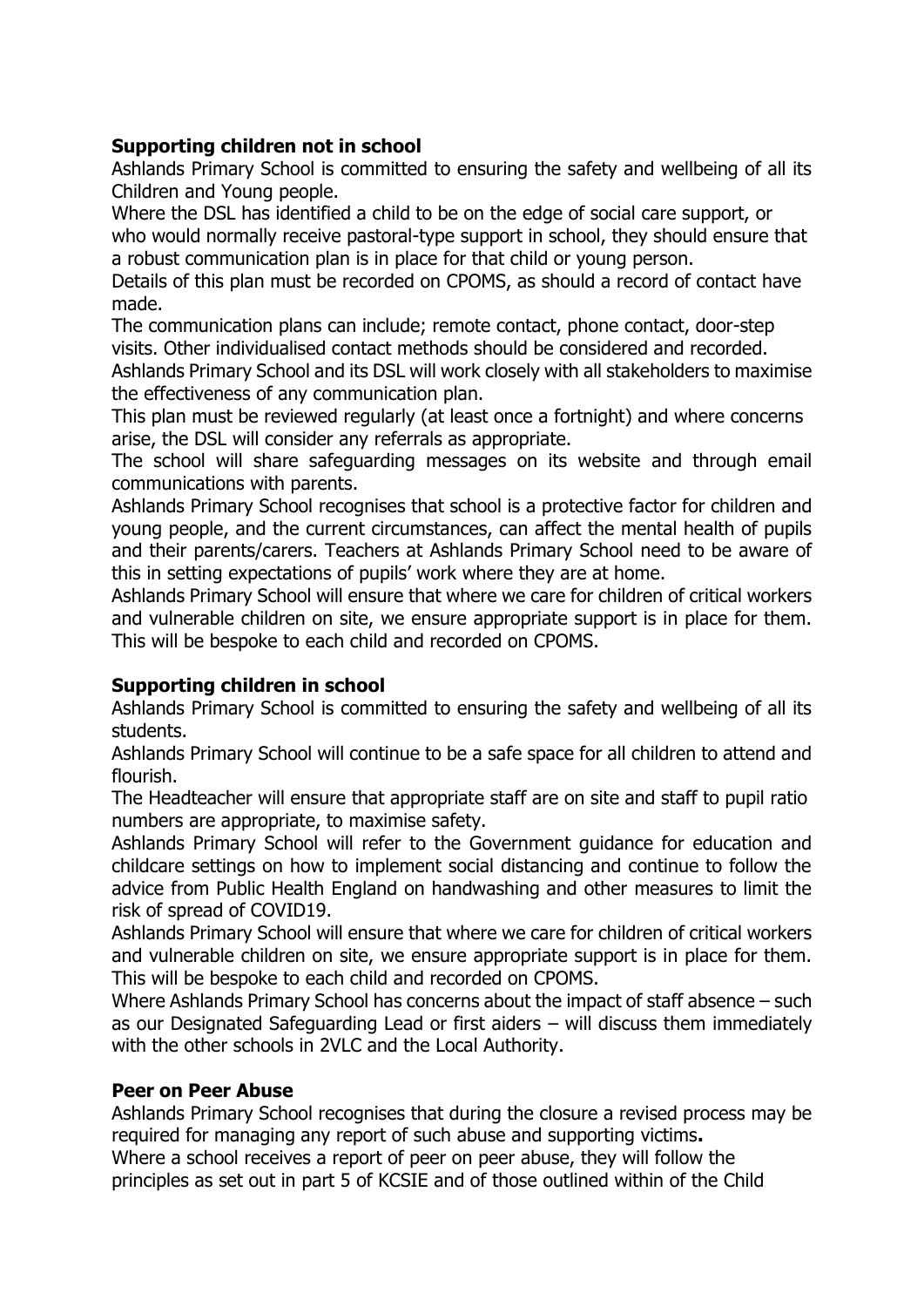Protection Policy.

The school will listen and work with the young person, parents/carers and any multiagency partner required to ensure the safety and security of that young person. Concerns and actions must be recorded on CPOMS and appropriate referrals made.